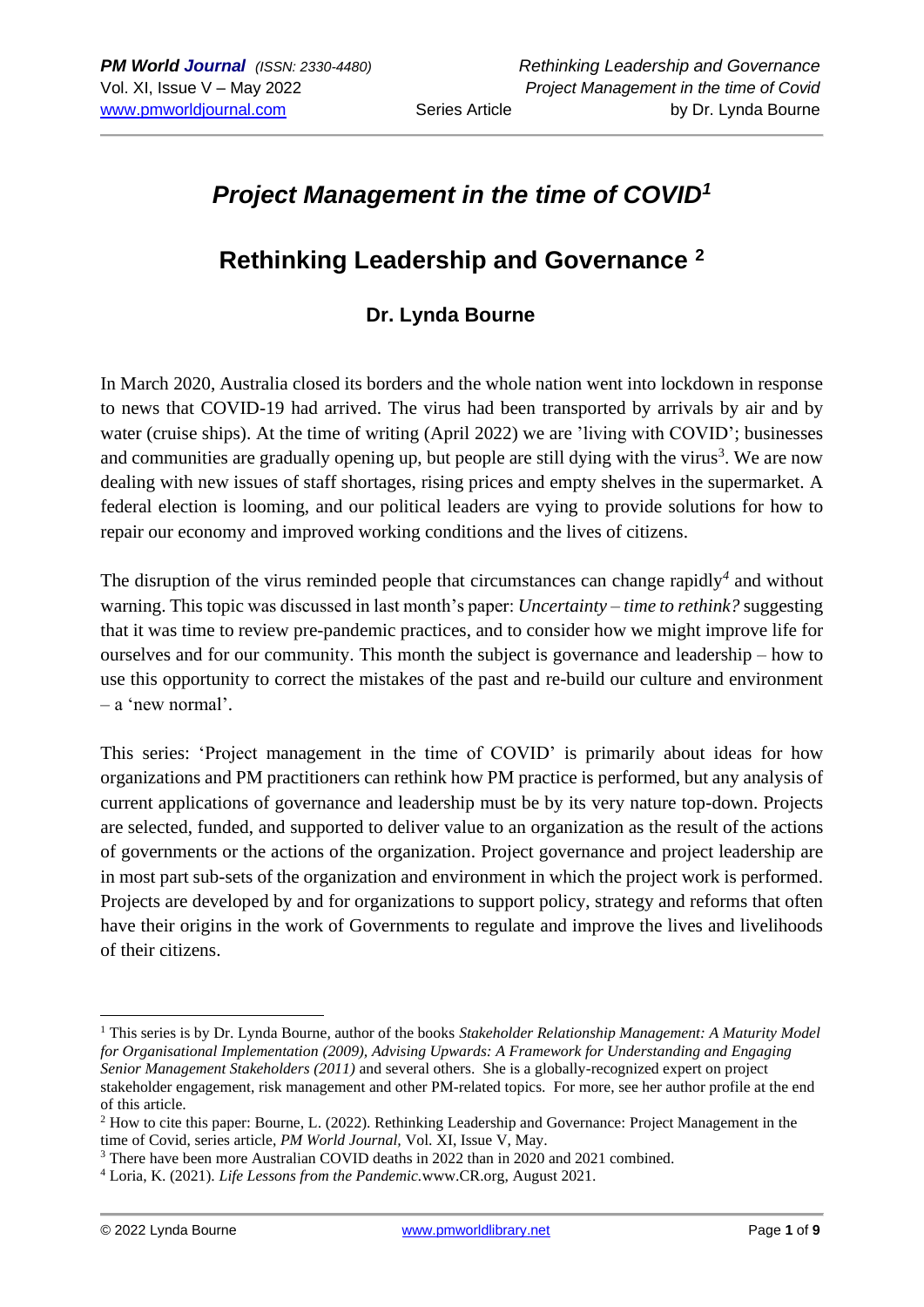This paper is organized as follows: the first section defines governance and leadership; the next section describes Australia's pre-pandemic environment in terms of those definitions followed by an overview of our first two years of lockdowns. The final section discusses how reviews and reforms of governance and leadership practices may be applied to develop a *new normal* to counteract the problems of the past.

Governance and leadership are mutually inclusive. Leaders define and support good governance, leadership is enhanced by good governance.

#### *Definitions: Governance*

Definitions for governance and project governance vary only in the level of detail:

- 1. Governance encompasses the system by which an organisation is controlled and operates, and the mechanisms by which it, and its people, are held to account. *Ethics, risk management, compliance and administration are all elements of governance*. **Governance Institute of Australia**
- 2. Corporate governance involves *a set of relationships between a company's management, its board, its shareholders and other stakeholders*. Corporate governance also provides the structure through which the objectives of the company and the means of attaining those objectives and monitoring performance are determined. **[Organisation for Economic Co-operation and Development \(OECD\)](http://www.oecd.org/corporate/oecdprinciplesofcorporategovernance.htm)**
- 3. Corporate governance is the framework of rules, relationships, systems and processes within and by which authority is exercised and controlled in corporations. It encompasses the mechanisms by which companies, and those in control, are held to account. **[ASX Corporate Governance Council](http://www.asx.com.au/regulation/corporate-governance-council.htm)**
- 4. Project governance is the *management framework within which project decisions are made and outcomes of a project are realized*. Its role is to provide a repeatable and robust system through which an organization can manage its capital investments project governance handles tasks such as outlining the relationships between all groups involved and describing the flow of information to all [stakeholders.](https://en.wikipedia.org/wiki/Stakeholder_(corporate)) **Wikipedia**

Key concepts of governance from these definitions are:

• Ethics, risk management, compliance and administration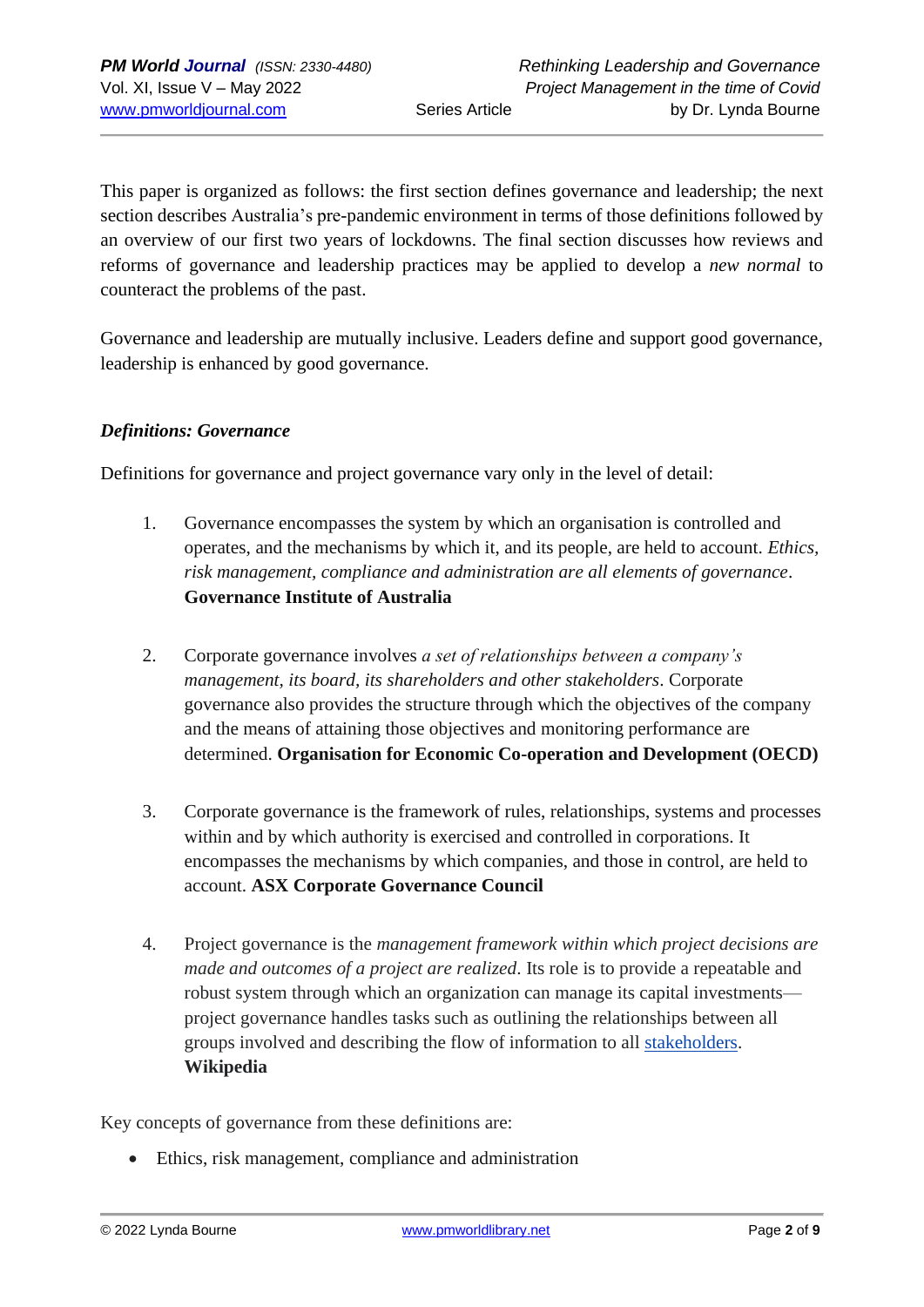- Relationships between a company's management, its board, and all its stakeholders
- A framework of rules, relationships, systems and processes within and by which authority is exercised and controlled in corporations
- Project governance is focused on decisions about which project are selected and funded and how outcomes of a project are realized

#### *Definitions: Leadership*

Literature about leadership is plentiful: a simple search on [www.amazon.com](http://www.amazon.com/) provides over 100,000 results for books on leadership; a Google search results in nearly three million. The sheer volume of information and theories and guidelines indicates there are many paths to good leadership<sup>5</sup>.

How to be a good leader is complicated and depends on the personal characteristics of the leader and those being led. To illustrate leadership styles, I have selected two leaders with totally different personal characteristics. Analysis of their leadership actions provides some commonalities. These leaders are Ernest Shackleton – Antarctic expedition leader, and Steve Jobs – founder of Apple.

**Sir Ernest Shackleton** led an expedition to Antarctica in 1914 in the ship *Endurance.* The *Endurance* was trapped in ice for almost two years, more than 1200 miles from civilization and with no means of communication. The crew was forced to camp on the ice and to eat penguins, seals and their dogs to survive. When the ice began to break up, finally destroying the *Endurance*, Shackleton led his men in three small lifeboats to land on Elephant Island<sup>6</sup>after nearly a week in the freezing seas. Leaving most of the men sheltering in two lifeboats on the Island, Shackleton proceeded to sail the third lifeboat to a whaling station on the island of South Georgia with five men to seek help. Sixteen days later, they reached land but had to walk a further 32 miles across the spine of the island to reach the whaling station, Shackleton's next move was to organize the rescue effort for his crew waiting on Elephant Island and make the return journey as soon as possible: everybody survived!

From the description of this expedition<sup>7</sup>, much of his leadership style was about developing trust within his crew and recognizing and minimizing conflict. He:

<sup>5</sup> See Bourne, L. (2015). *Making Projects Work: Effective Stakeholder and Communication Management.* CRC Press, Boca Raton. Many theories and guidelines are described in Chapter 4 pp 89 - 121

<sup>6</sup> https://earthobservatory.nasa.gov/images/147696/elephant-island

<sup>7</sup> Morrell, M., & Capparell, S. (2001). *Shackleton's Way: Leadership Lessons from the Great Antarctic Explorer*. London: Nicholas Brearly.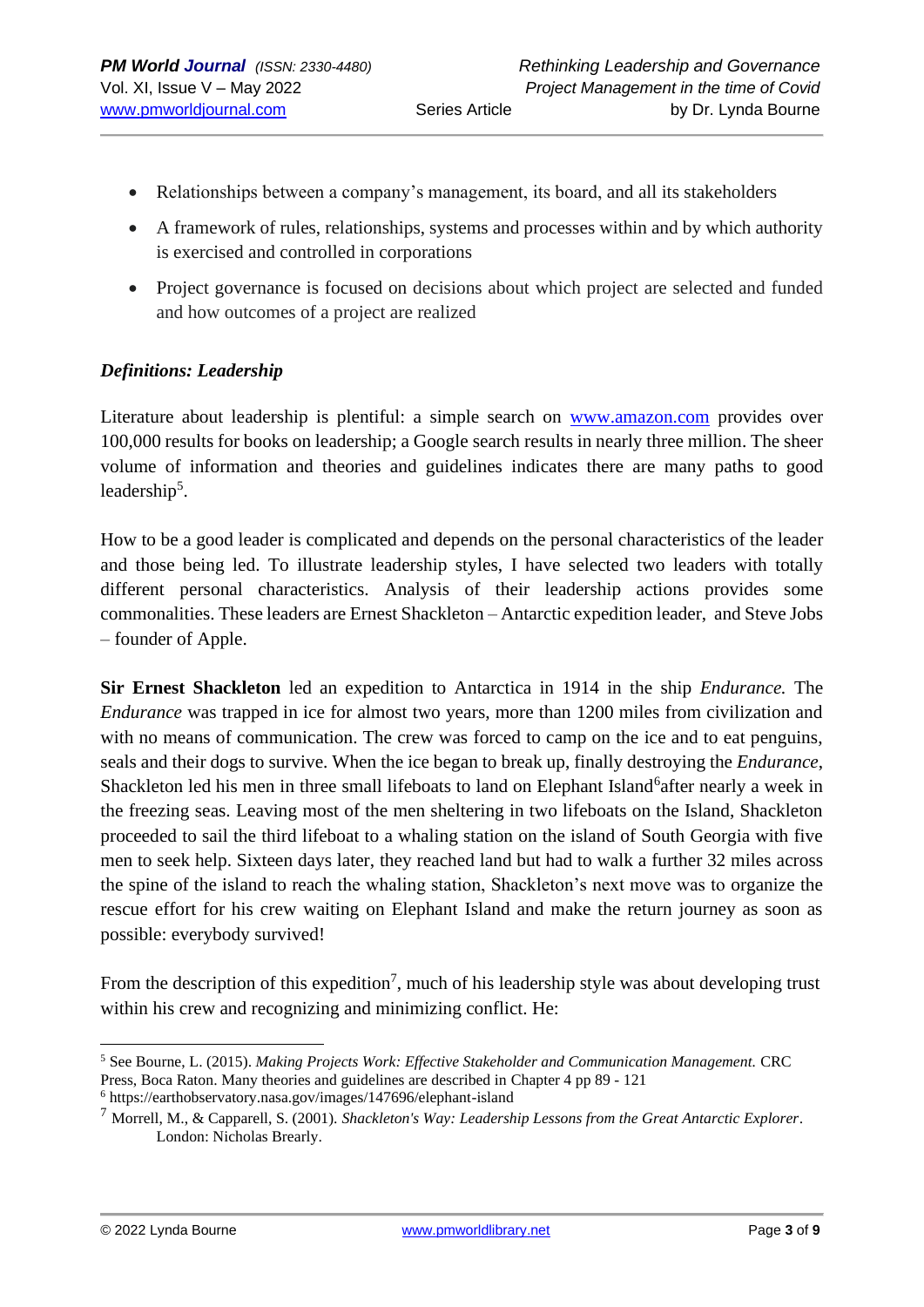- Hired the best people and gave them the best conditions that he could provide
- Created a strong team spirit through clarity on all team roles and responsibility, and built team culture through informal gatherings and activities
- Led by example. Shackleton knew the capabilities and weaknesses of his crew, he worked with individual crew members to help them succeed
- Took responsibility for achieving the objectives, kept sight of the big picture while also focusing on the detail and the people
- Left a legacy of successful leadership even when the project did not achieve the objectives of sponsors.

**Steve Jobs**, founder of Apple, also recognized as an effective leader, displayed completely different characteristics<sup>8</sup>. He cofounded Apple in his parent's garage in 1976, was removed from the company in 1985, returned in 1997 to rescue it. He had character flaws; he was impatient, petulant, and tough with people around him; all in pursuit of perfection. To those who chose to work for him he:

- Developed new industries: personal computing, animated movies, music, phones, tablet computing, retail stores, and digital publishing
- Set challenges and trusted his team to realize them
- Simplified complex ideas: he simplified navigation of his devices to no more than three clicks and 'drag and drop'
- Removed 'handoffs' by delegating responsibility for products end to end an 'ecosystem' of hardware, software and peripherals
- Focused on the big picture but also the details

Shackleton and Jobs had different personal styles, but they had many leadership features in common:

- The ability to inspire their team
- Selection of team members best suited for the work, both in temperament and skills
- Engendered trust in the teams they led
- Communicated in ways that were specific to the needs of their teams; they listened to their teams and were open to their ideas

From analysis of these examples the most useful working definition is essentially brief: *Leadership is the ability to inspire a group of people to achieve a certain goal.*

With these elements of governance and leadership the next step is to apply them to the experiences of Australians throughout the first years of the pandemic: pre-pandemic situation, during the years of lockdowns, 'living with COVID' and building the 'new normal'.

<sup>8</sup> https://hbr.org/2012/04/the-real-leadership-lessons-of-steve-jobs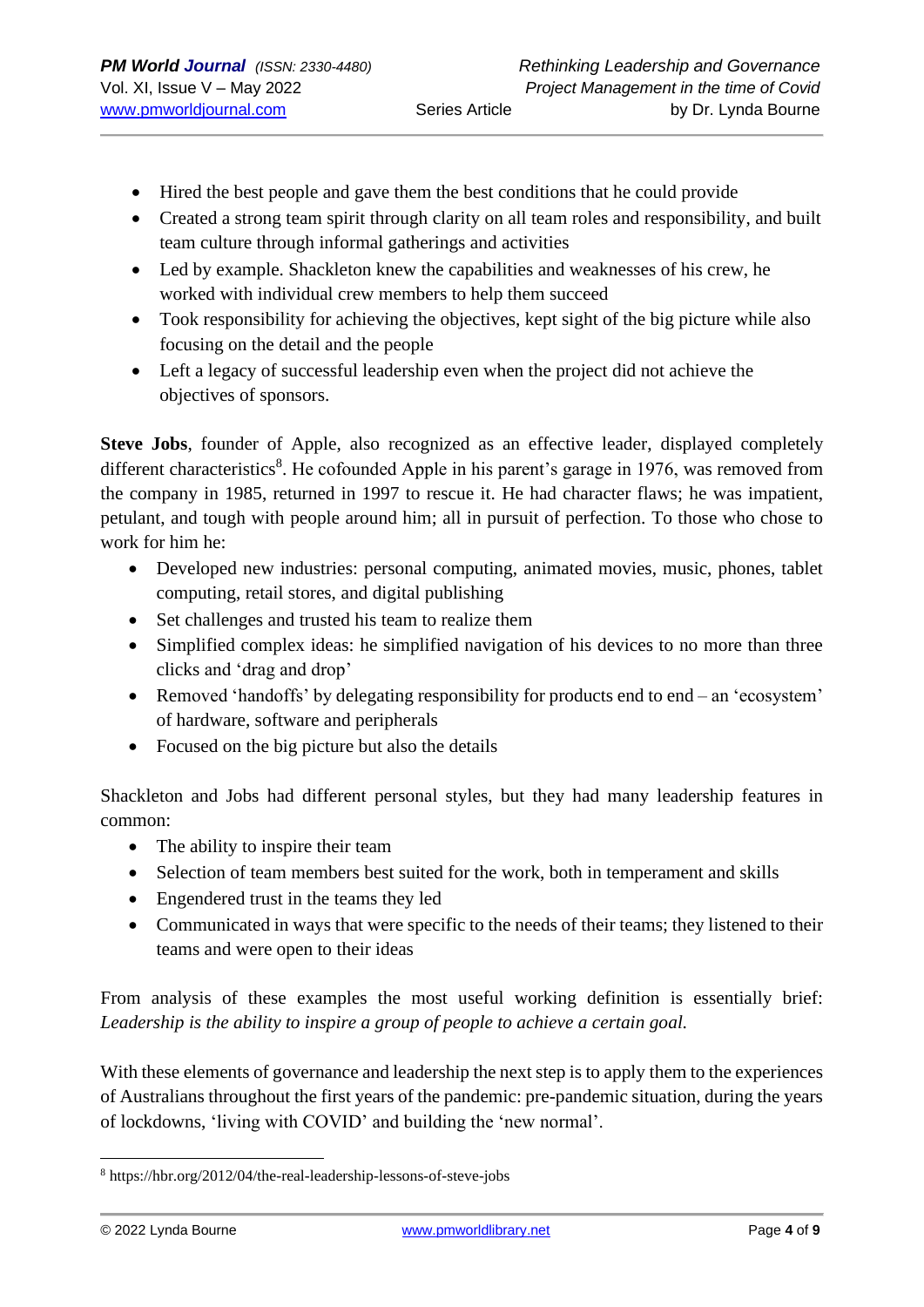### **The Pandemic as watershed**

The pandemic is not over – people are still dying and being hospitalized here in Australia. We are now 'living with COVID' with a very high percentage of citizens fully vaccinated. This means that office workers can now return to working at the office. But many are reluctant to commute five days a week and are negotiating part-time core hours.

The pandemic was the watershed – as knowledge workers and other office-based workers were forced to work from home (if they had a job), they found that they enjoyed not having to commute – even though there were other burdens of working from home, such as family members competing for study space, assisting children with schooling, issues around shared household responsibilities.

#### **Before COVID<sup>9</sup>**

In retrospect we were forced to recognize the issues with pre-pandemic life in Australia. The economy depended greatly on mining; business investment had been shrinking<sup>10</sup>. Fewer businesses were being created and the Australians who had jobs were reluctant to change jobs. Despite record low interest rates Australian firms had become more risk-averse, being reluctant to embark on any projects that did not guarantee a high ROI. The conservative Australian Government was obsessed with balancing the budget while reducing taxes. Its goal was to be 'back in black', resulting in withdrawal of many government services. The gap between the 'haves' and 'have-nots' was widening.

Lack of integrity: Government leaders resisted pressure to establish a federal integrity body despite increasing revelations of misuse of public money to gain political advantage, stagnant wage growth and increasing use of casual labour in many areas including unskilled workers, health workers and other caring professions.

Insecure work: Many large employers were underpaying their casual staff – banks, universities as well as fast food franchises and other employers of casual staff. The Australian electorate did not respect or trust their politicians of either side of the spectrum; there was a lack of policy develop on either side of the political spectrum.

Climate policy: The Government consistently rejected calls for action on climate change despite bushfires and floods affecting many parts of the country leaving citizens struggling to re-establish their lives.

<sup>9</sup> The information supporting these descriptions of political and corporate life in Australia during the pandemic are all sourced from the quality journalism of The Conversation: www.theconversation.com.

<sup>&</sup>lt;sup>10</sup> Lewis, D. 2022. '*Can-do capitalism' is delivering less than it did.* [https://theconversation.com](https://theconversation.com/) April 4, 2022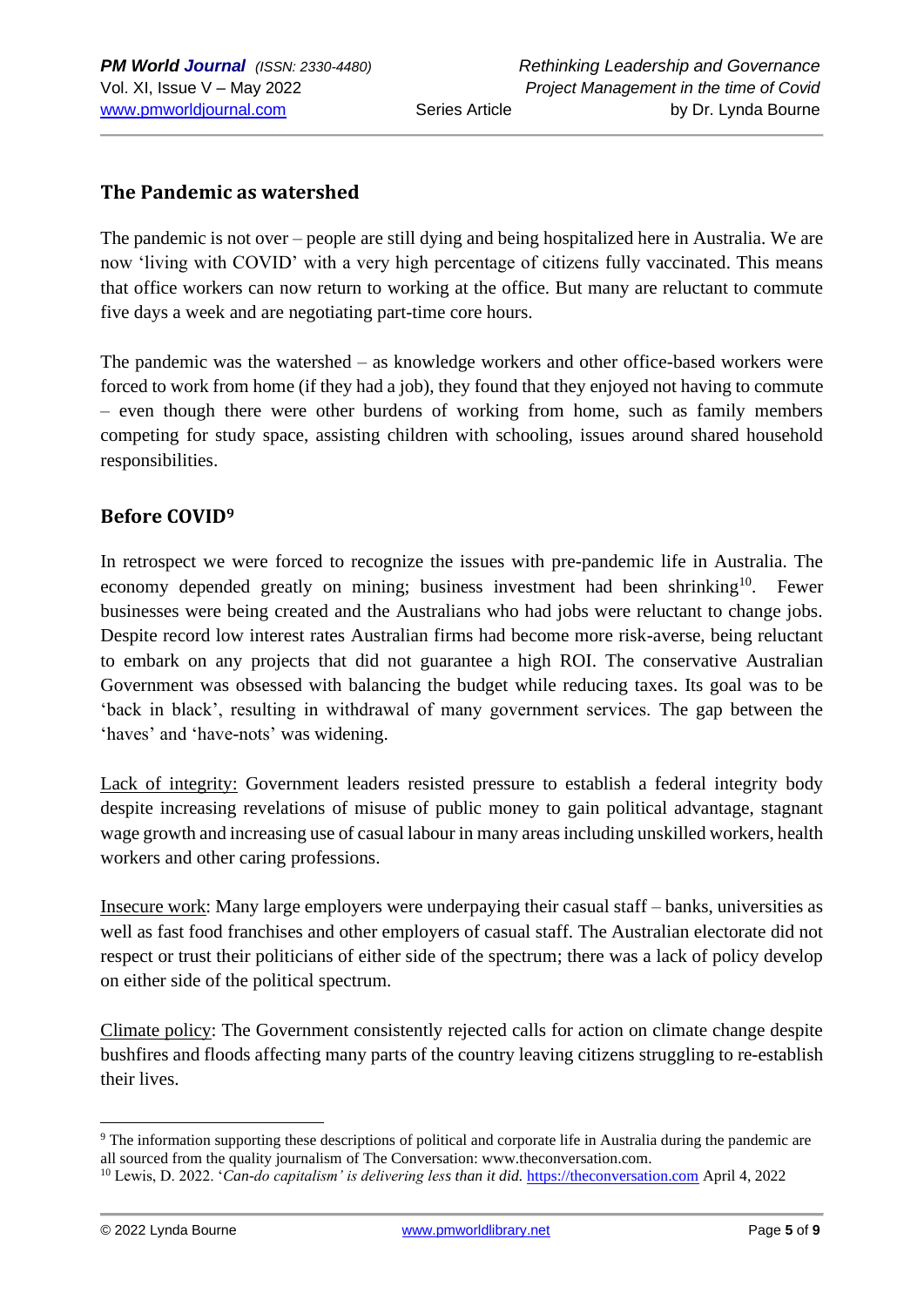## **During – 2020 to 2021**

Failures of governance and leadership were in the spotlight throughout the last two years. The federal Government was slow to provide financial support to workers who had either lost their job or whose employment was suspended during lockdown. Eventually support was provided for many businesses to continue to pay workers stood down during lockdowns; universities were a notable exception. By 2021 however, business leaders of enterprises from small to large were crying out for the end of lockdowns, particularly after vaccines became available.

#### **Time to seize the opportunities? 2022 to beyond**

'Living with COVID' is not ambitious enough. Governments and organizations need to review and reform their practices to increase trust, promote integrity, improve job security and reduce the wage disparity between executives and front-line workers.

The reluctance of workers to come into the CBD of any major city will affect transportation infrastructure projects, requiring defunding of some and reconfiguration of others. That funding and those projects may need to be re-directed to the regional cities – many residents of capital cities have moved to cheaper regional areas, increasing the need for housing and infrastructure in those regions. Decreased migration, and where the new arrivals will decide to live, and work will also affect future infrastructure projects.

## **The changing needs of leadership**

Information from surveys conducted by coaching companies indicates areas that leaders needed to focus on in  $2013^{11}$ . The top five areas were:

- Conflict management skills
- Listening skills
- Delegation
- Planning
- Mentoring and succession planning

A more recent survey<sup>12</sup> lists the current areas of recognized need:

• Flexibility to adapt to a new world of organizational life and assist teams to adapt

<sup>11</sup> Gavett, G., 2013. *What areas are CEOs getting coaching in?* HBR.org August 15, 2013

<sup>12</sup> Library of Professional Coaching, 2021. *Hot topics in executive coaching.* Nov, 2021. <https://libraryofprofessionalcoaching.com/research/master-coaches-identify-hot-topics-in-executive-coaching/> (downloaded April, 2022)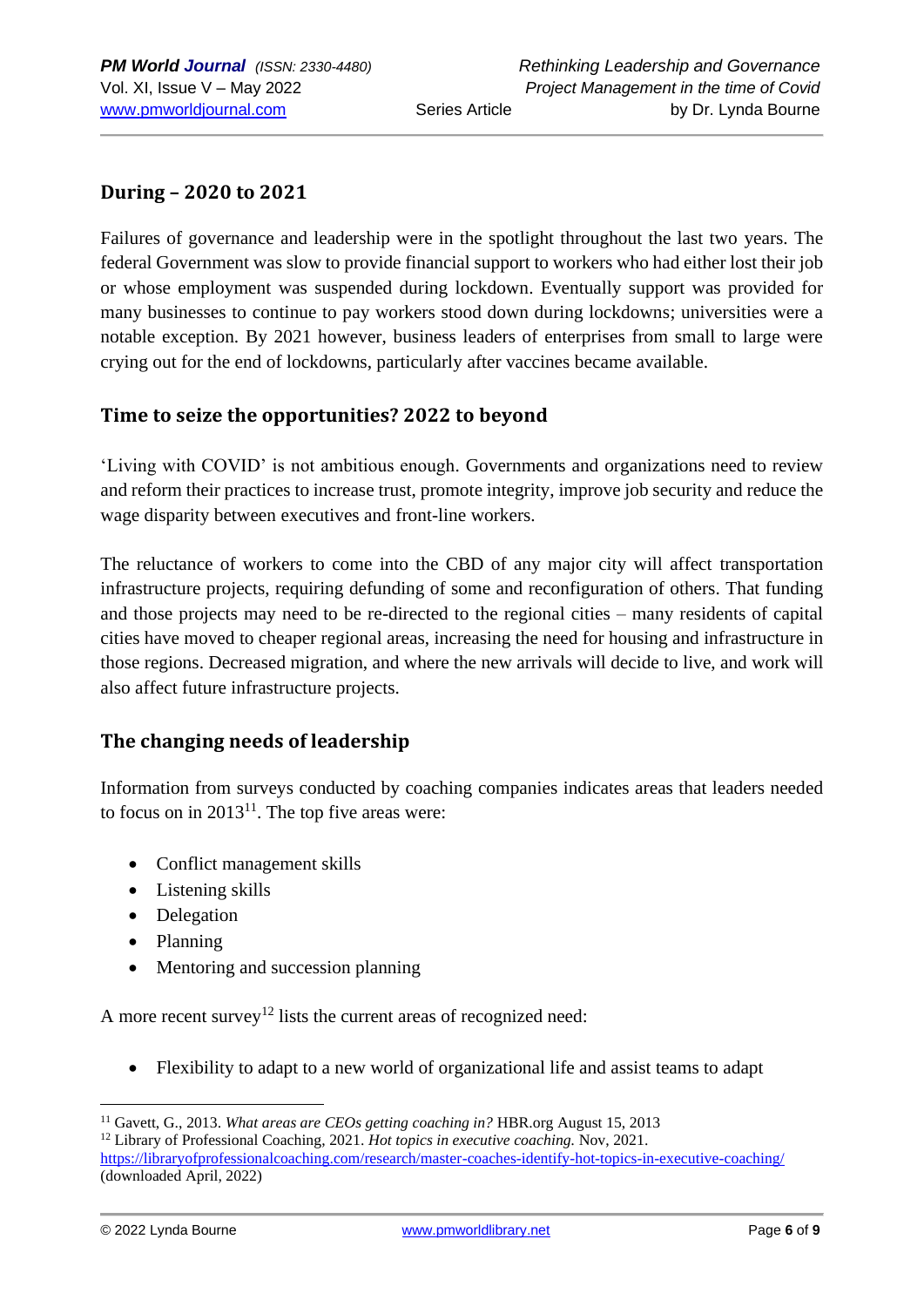- To develop solutions for issues of hybrid work and virtual teams, global economic impacts, supply chain issues, labour shortages.
- Knowledge capture of retiring workers
- Mentoring new managers needed to replace retiring 'grey hairs', many of whom have not had the opportunity to attain relevant experiences in leading teams or making management decisions.
- How to exploit AI to advantage both workers and the organization and adapt to the world of development of digital products
- New brain science: how the brain works and how leaders must use this to continue ot develop workers

The stakes are high for leaders reexamining strategic direction and vision while in an environment of uncertainty, and the requirement to manage ambiguity and conflict. Employers, managers and leaders must be prepared to address the high anxiety of their workers and help them prepare for inevitable changes in how outcomes are achieved when the rules are changing.

 $PWC<sup>13</sup>$  suggest that priorities are emerging to:

- Protect anxious people who are reluctant to come back to working full-time in an office environment
- Communicate effectively to reduce anxiety, listen to the needs and concerns of workers
- Maintain continuity of work despite loss of experienced workforce
- Assess workforce costs, develop business cases to ensure that training needs of inexperienced staff are understood and met
- Prepare for recovery work with industry and change management experts to map out some versions of what the 'new normal' might look like, develop strategies in consultation with employees and other stakeholders to minimize negative consequences of the transition efforts.

Organizations can help project teams deliver business value in the 'new normal' through initiatives to:

- Retain important workers with greater job security and improved wages and conditions.
- Acknowledge that many workers are stressed by economic uncertainty. Recognize and manage 'psycho-social risk factors'<sup>14</sup> that include high workloads, exposure to emotional distress at work, tight deadlines, lack of control or role clarity, and poor support pathways.

<sup>13</sup> PwC, 2021. *Leaders need professional coaching now more than ever.* March 2021

<sup>14</sup> Sutherland, D. *The overwork pandemic: Ashely Bloomfield's resignation highlights burnout on th e COVID-19 front line.* [www.theconversation.com](http://www.theconversation.com/) retrieved April 13, 2022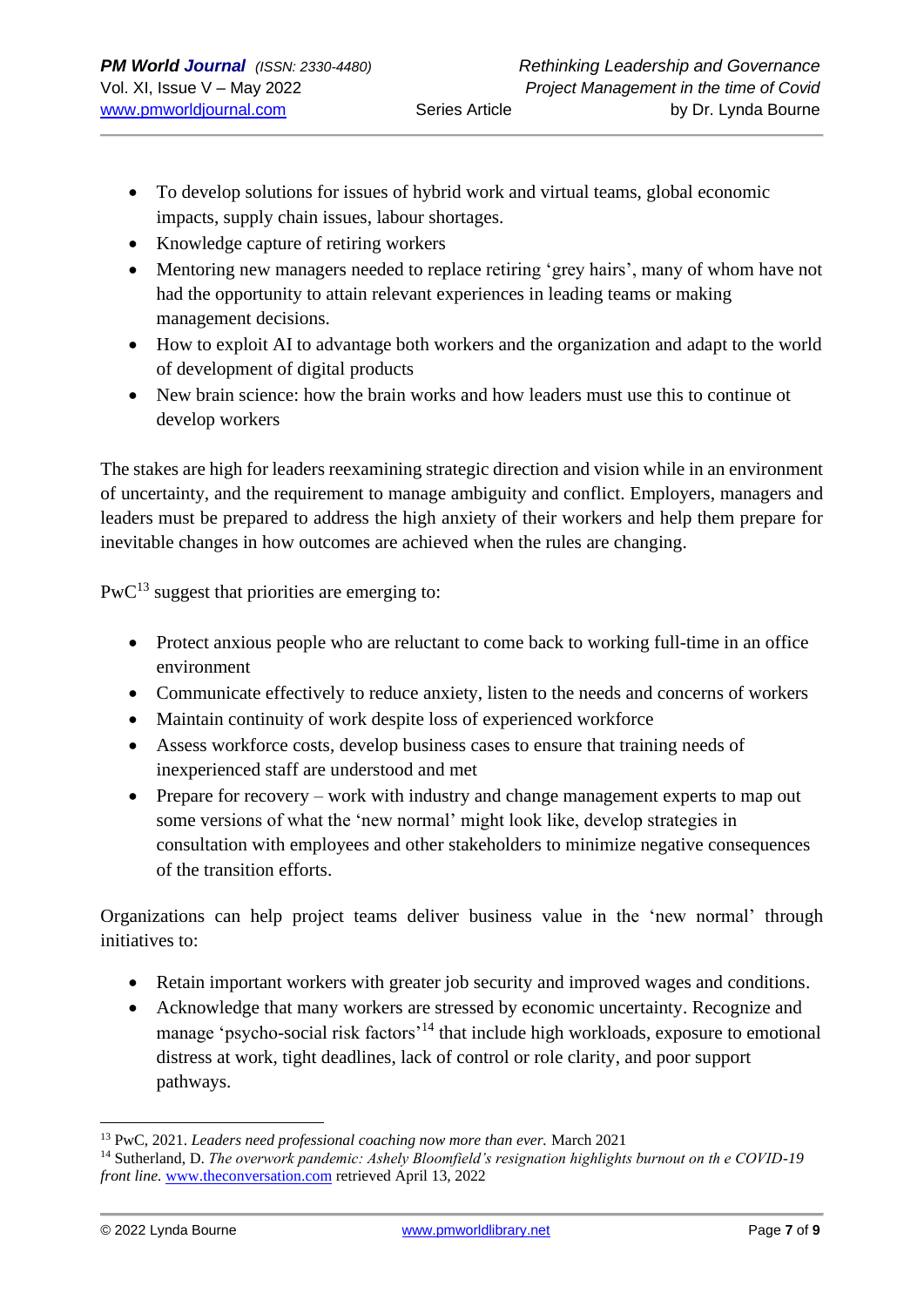- Ensure conditions can adapt to flexibility in work environment and work hours, assist returning workers develop new work practices to ensure work-life balance is maintained
- Enhance organizational reputation to make it a preferred place of employment and to do business with; enhance Corporate Social Responsibility (CSR) strategies and actions.
- Develop mentoring programs and succession plans to develop leaders for the new environment
- Rethink how projects are selected, funded, supported and implemented, bearing in mind staff shortages, skills shortages, material shortages.
- Enhance organizational and project governance activities and audit regularly for compliance
- Review and rethink code of conduct to establish integrity as a preferred characteristic.

## **Conclusion**

The definitions of governance and leadership do not need to change – they are robust and clear; the purpose of this paper is, in part, to remind us all of the importance of good governance and strong leadership. What needs to change is compliance by business and government through review of that compliance and reform of practices and legislation to ensure a higher level of compliance.

Improving how we select, fund, support and implement projects depends very much on the health and strength of the organizations they are funded to support. In this time of uncertainty any attempts that organizations might make to review and reform how they manage their products, services, stakeholders and reputation will also depend on government reforms.

Within projects, leadership and good governance are just as important, often reflecting what is happening in the organization, but sometimes project managers will need to take the initiative and actually lead the organization in promoting these essentials.

Relationship management and engagement of stakeholders are key to project success, now more than ever. Next month the focus will be on identification of stakeholders and their needs and expectations, in particular project team members, most severely affected by the pandemic and its aftermath.